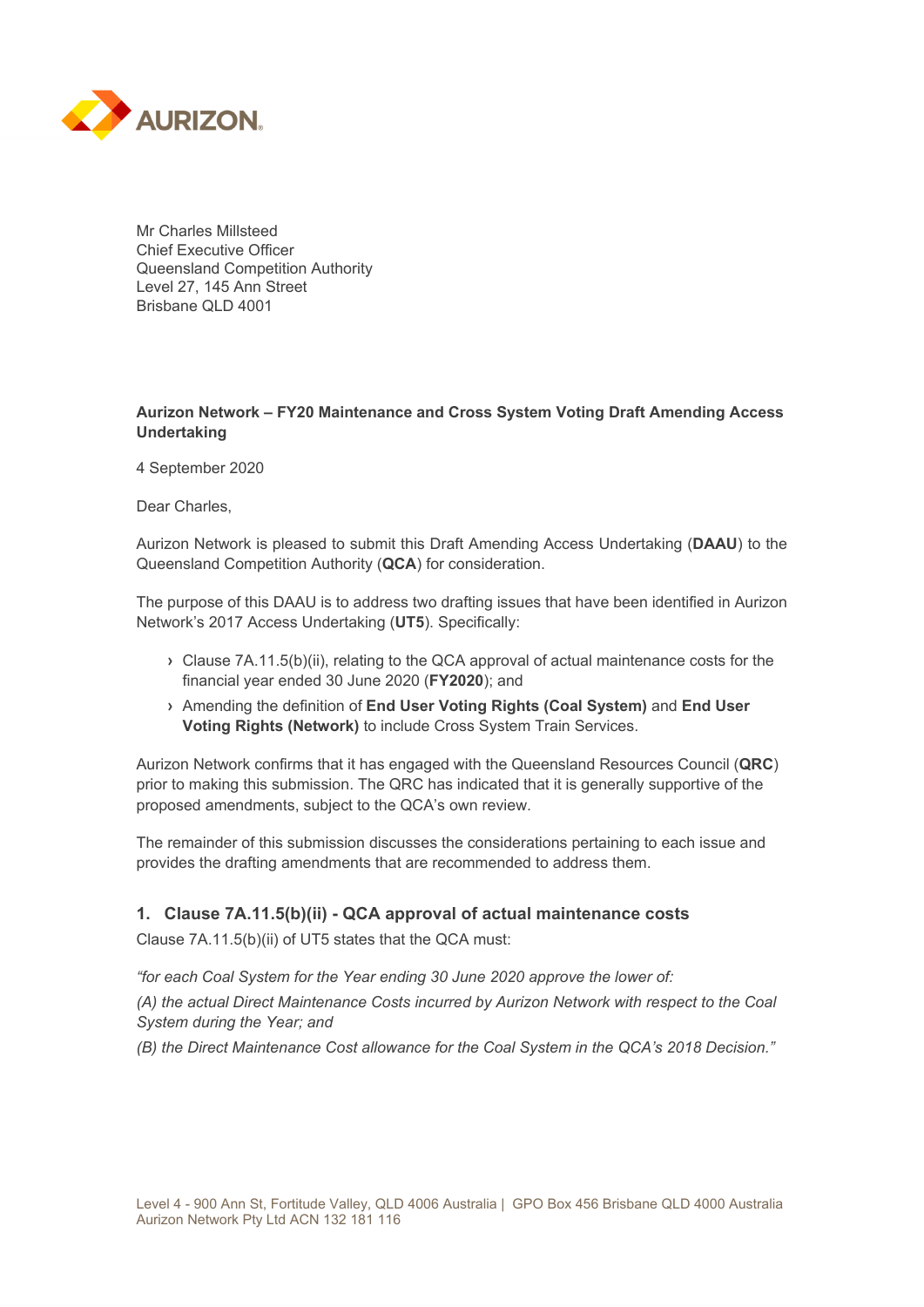The operation of this clause gives effect to a reconciliation<sup>1</sup> of Direct Maintenance Costs where the actual maintenance costs are lower than the relevant approved maintenance forecast for that year. A history of those QCA approved changes is outlined in the following table:

| <b>Milestone</b>                                      | <b>Relevance to FY2020 maintenance cost forecast</b>                                                                                                                                                                                                                                                                                                                                                                                                            | <b>Maintenance allowance</b><br>adjustment (\$m) |
|-------------------------------------------------------|-----------------------------------------------------------------------------------------------------------------------------------------------------------------------------------------------------------------------------------------------------------------------------------------------------------------------------------------------------------------------------------------------------------------------------------------------------------------|--------------------------------------------------|
| <b>QCA's 2018</b><br><b>Decision</b><br>December 2018 | Set the initial FY2020 maintenance cost forecast for each<br>coal system                                                                                                                                                                                                                                                                                                                                                                                        | 146.7                                            |
| Reference Tariff<br>Variation DAAU<br>May 2019        | Adjusted the FY2020 maintenance cost forecast to correct<br>modelling errors within the QCA's 2018 Decision. Errors<br>included the non-coal cost allocations and 'double-<br>discounting' of ballast undercutting expenditure.<br>Approved by the QCA on 24 June 2019.                                                                                                                                                                                         | $+0.2$                                           |
| UT5 DAAU<br>May 2019                                  | Included FY2020 maintenance cost forecast that was<br>based on the error-corrections proposed in the Reference<br>Tariff Variation DAAU and reflected the Customer-agreed<br>position that specified Ballast Undercutting costs<br>(depreciation and return on plant) be included in the Direct<br>and Indirect Maintenance Cost allowances respectively,<br>rather than the Capital Indicator.<br>The UT5 DAAU was approved by the QCA on 19<br>December 2019. | $+8.1$                                           |
| 2019 Volume<br>Reset DAAU<br>September 2019           | Proposed a reduction in FY2020 volume forecasts. The<br>FY2020 maintenance cost forecast was also reduced to<br>reflect the assumed reduction in variable maintenance<br>costs (AT1) attributable to the lower volume forecasts.<br>On 20 December 2019, the QCA issued a preliminary<br>position to accept, in principle the key aspects of the 2019<br>Volume Reset DAAU; including the adjustment to the<br>FY2020 Maintenance Forecast.                     | (2.1)                                            |
| <b>Consolidation</b><br><b>DAAU</b><br>December 2020  | Submitted to consolidate the UT5 DAAU (approved by the<br>QCA on 19 December 2019) and the QCA's preliminary<br>position on the 2019 Volume Reset DAAU.<br>The FY2020 maintenance cost forecast for each coal<br>system reflects the cumulative adjustments of the above<br>DAAU's.<br>The Consolidation DAAU, including the FY2020<br>maintenance cost forecast for each Coal System, was<br>approved by the QCA on 21 February 2020.                          | $152.9^{\circ}$                                  |

**Table 1: Timeline of amendments to the QCA's 2018 Decision** 

^ Variances may exist due to rounding.

 $\overline{a}$ 

<sup>&</sup>lt;sup>1</sup> Schedule F, Clause 4.3(c)(ii)(A), the Revenue Adjustment Amounts (Revenue Cap) submission.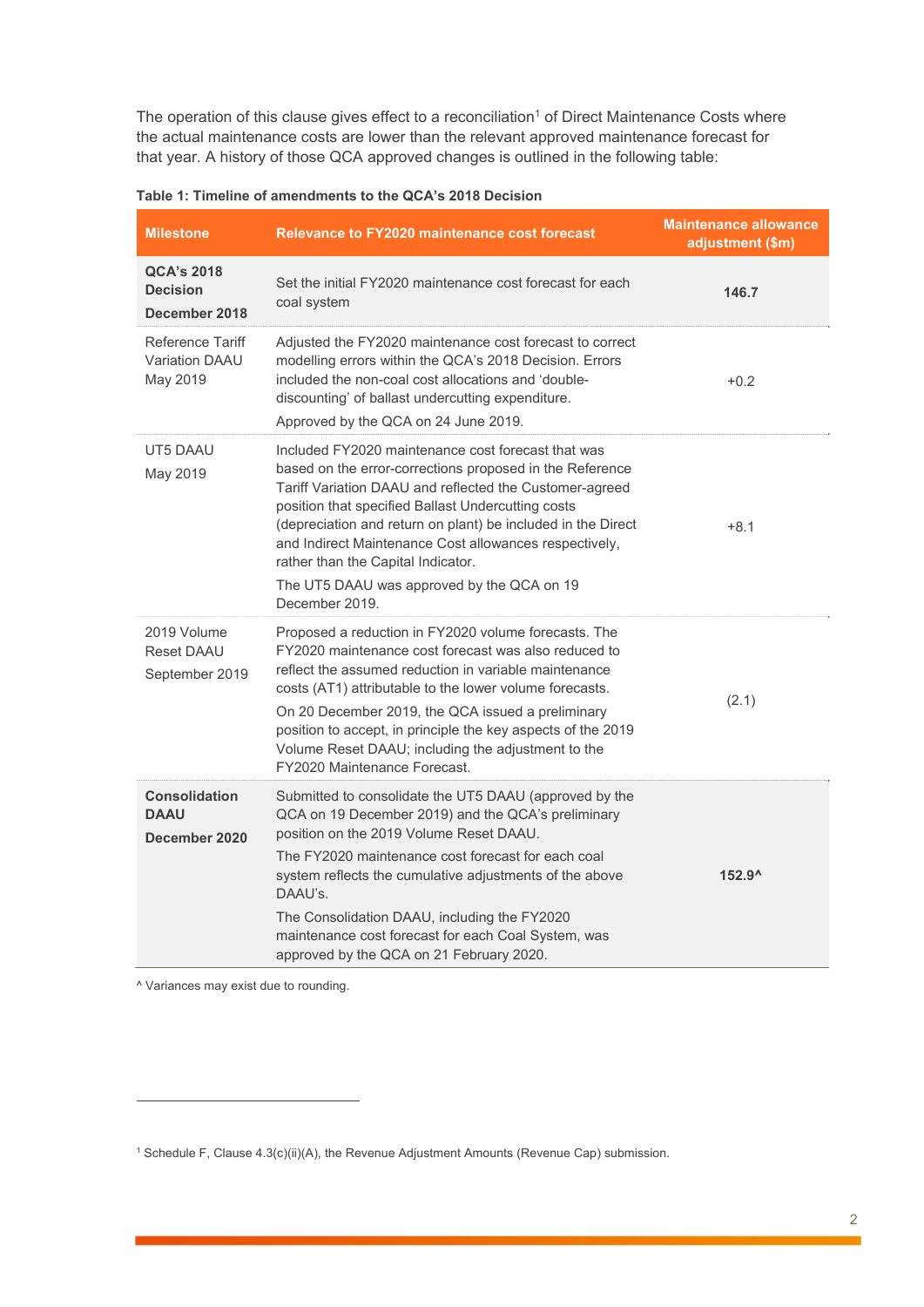Ultimately, the outcome of the above is that while the Direct Maintenance Cost Allowance for FY2020 was initially based on the QCA's 2018 Decision, it has subsequently been adjusted and approved by the QCA over time via multiple DAAUs.

Consequently, the QCA's 2018 Decision is no longer relevant for the purpose of clause 7A.11.5(b)(ii). Rather, the relevant amounts are the Direct Maintenance Cost allowances for each Coal System that were included in the FY2020 Allowable Revenues and Reference Tariffs approved by the QCA in its final decision on the Consolidation DAAU.2

The application of the QCA's 2018 Decision for the purpose of clause 7A.11.5(b)(ii) is inconsistent with the maintenance cost forecast subsequently approved by the QCA – an unintended oversight as a result of multiple regulatory processes running in parallel.

## **Proposed Drafting Amendments – 7A.11.5(b)(ii)**

Aurizon Network has engaged with the QRC in relation to this matter and has proposed minor drafting amendments to correct this unintended oversight. The intent of the drafting amendments is to ensure that the QCA has regard to the most up-to-date Direct Maintenance Cost allowance when determining the 'approved' maintenance costs for FY2020.

Aurizon Network's proposed drafting amendments for clause 7A.11.5(b)(ii) are as follows:

*"(b) The QCA must with respect to the direct maintenance cost allowance:* 

*(ii) for each Coal System for the Year ending 30 June 2020 approve the lower of:* 

*(A) the actual Direct Maintenance Costs incurred by Aurizon Network with respect to the Coal System during the Year; and* 

*(B) the Direct Maintenance Cost allowance for the Coal System provided for in the QCA's 2018 Decision QCA Consolidation DAAU Decision."* 

Aurizon Network also proposes to add the following definition to UT5, Part 12:

*"QCA Consolidation DAAU Decision: The QCA's decision to approve Aurizon Network's Consolidation DAAU issued on 21 February 2020."* 

# **2. Definition of End User Voting Rights (Coal System) and End User Voting Rights (Network)**

On 27 July 2020, Aurizon Network received correspondence from the QRC, which highlighted that cross-system paths are excluded from the definitions of 'End User Voting Rights (Coal System)' and 'End User Voting Rights (Network)' outlined in Part 12 of UT5. Consequently, relevant Access Holders (or their Customers) do not hold voting rights for RIG matters where their Train Service Entitlements (**TSE**) are for cross-system services.

While the intention behind the original drafting was that a cross-system TSE should not create a voting right in both the origin and destination system, UT5 currently does not create a voting right in either system.

 $\overline{a}$ 

<sup>&</sup>lt;sup>2</sup> QCA, Aurizon Network's Consolidation DAAU - Decision, 21 February 2020.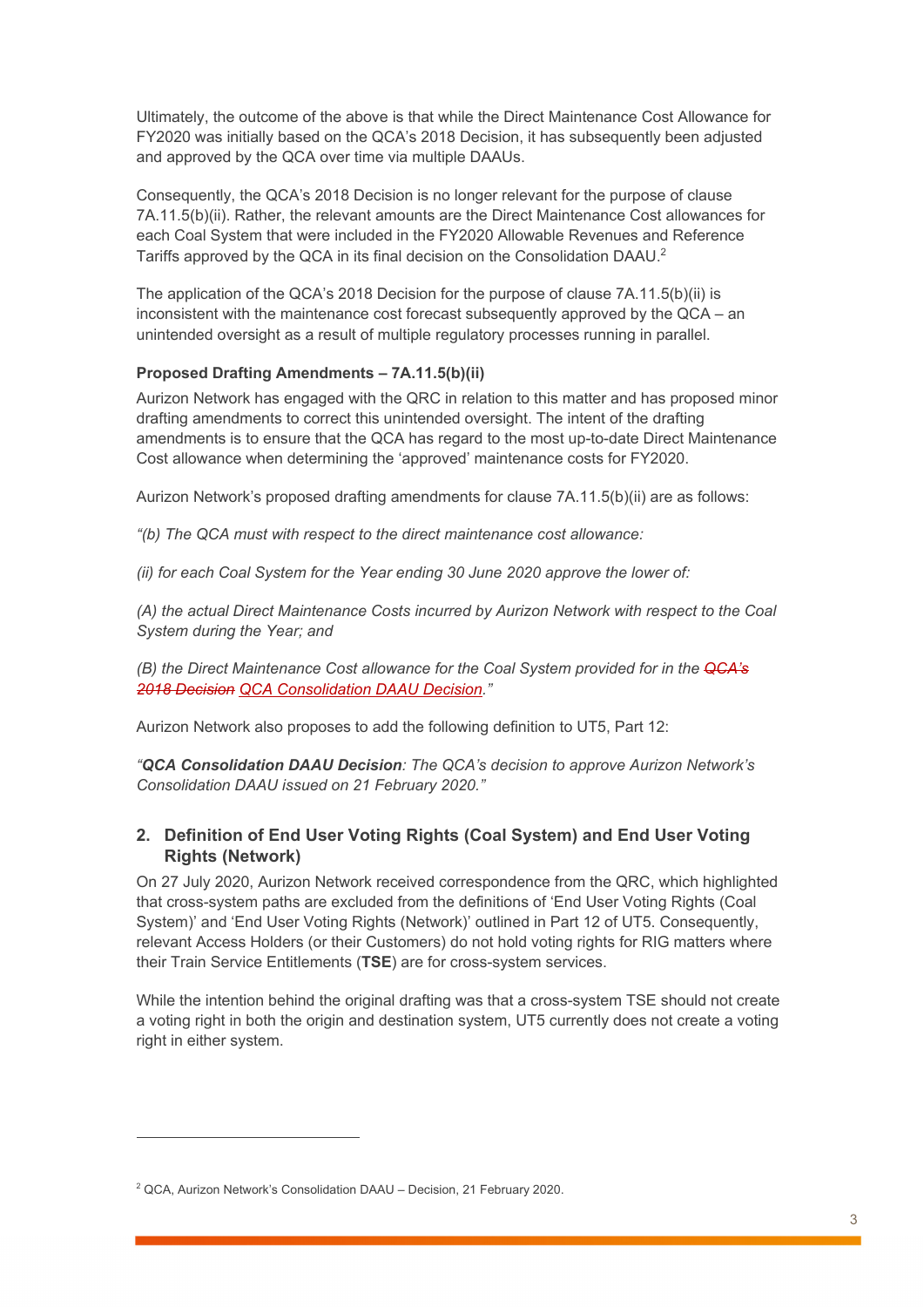In general, cross-system TSEs typically travel most of their total haul distance within the destination system. Aurizon Network is, therefore, proposing to include drafting amendments that would give cross-system TSEs a right to vote in the **destination** system only.

### **Proposed Drafting Amendments – Part 12 Definitions and Interpretation**

Aurizon Network is seeking to update UT5 to reflect the following amendments to **MCT** as it appears within the definitions of both:

- **›** End User Voting Rights (Coal System); and
- **›** End User Voting Rights (Network).

It should be noted that the following drafting amendments were requested by the QRC after consultation with the Rail Working Group. The drafting amendments are supported by Aurizon Network.

*"MCT means the highest volume of the End User's Access Rights across all Coal Systems (expressed on a contracted tonnage basis) under existing Access Agreements:* 

*(a) assuming Renewals occur in respect of the Access Rights under those Access Agreements;* 

*(b) excluding any Access Rights that are conditional on the construction of a Customer Specific Branch Line or an Expansion; and*

*(c) excluding any Access Rights in respect of the Origin System for a Cross System Train Service; and*

*(d) including any Access Rights in respect of the Destination System for a Cross System Train Service,*

*in any Year during the 5 Year Forecast Period;"* 

#### **Next Steps**

Aurizon Network welcomes the QCA's consideration of the above matters.

Aurizon Network has appended a revised Access Undertaking, in clean and marked-up form, to this submission.

Should you have any queries in relation to this submission, please do not hesitate to contact Michael Bray on michael.bray@aurizon.com.au.

Yours sincerely,

Peter Long Head of Finance and Regulation Network Aurizon Network Pty Ltd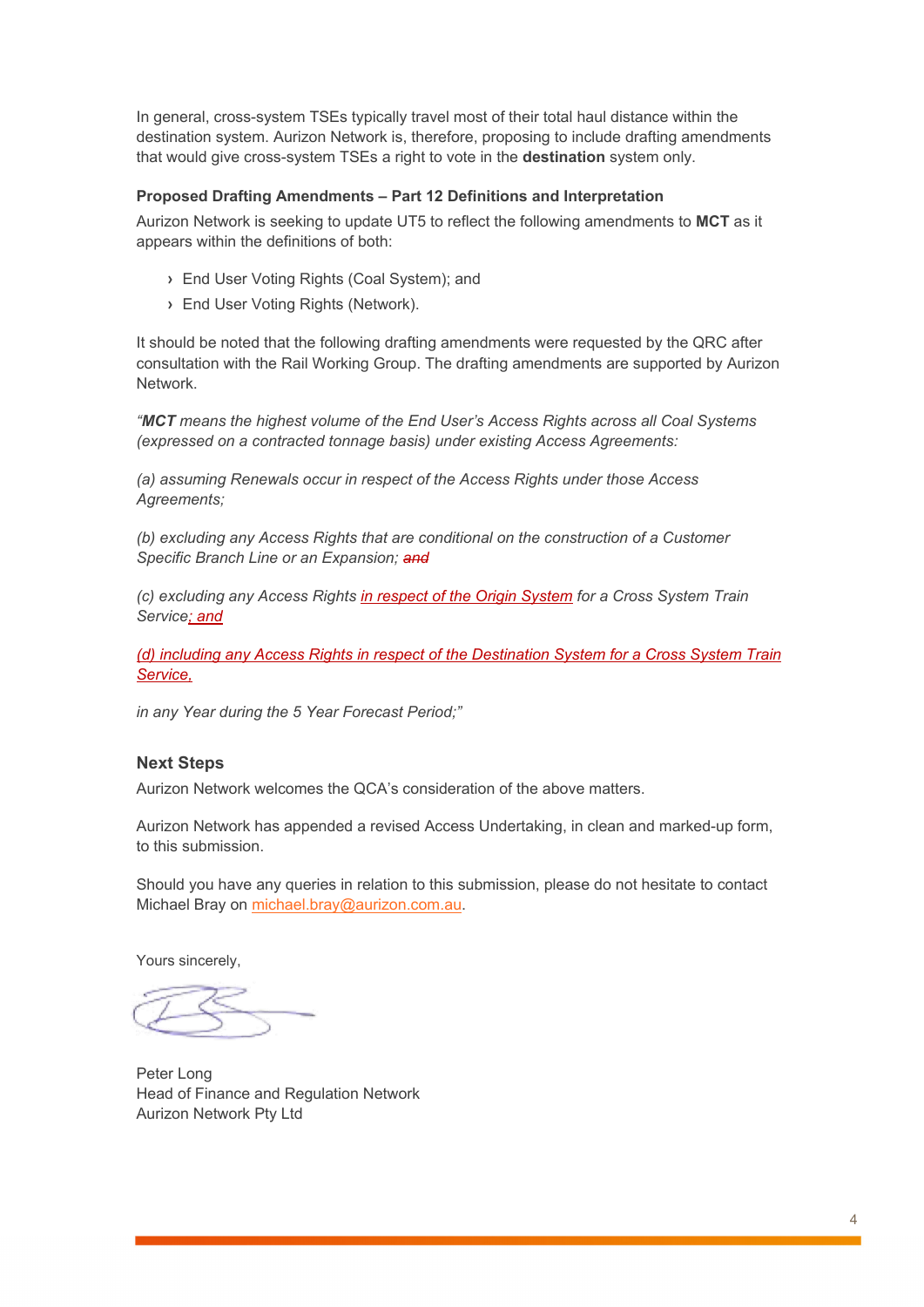Appendix A: Draft Amending Access Undertaking – Clean